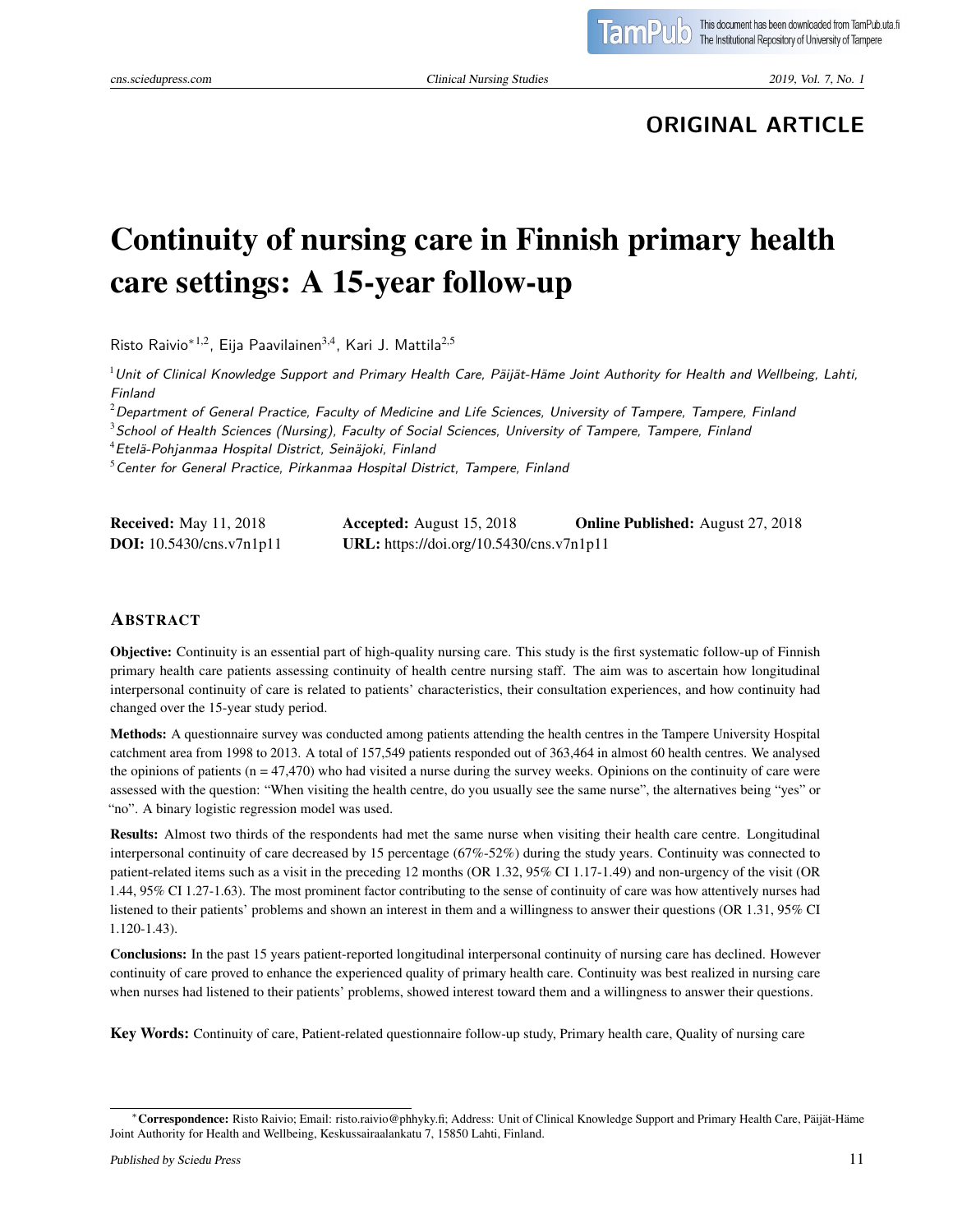cns.sciedupress.com Clinical Nursing Studies 2019, Vol. 7, No. 1

# 1. INTRODUCTION

# 1.1 The concept and meaning of continuity in nursing care

Continuity is a basic principle and an essential component in high-quality nursing care. Continuity of care has a positive effect on the quality, efficiency and costs of basic health care - and on the health of the general public.<sup>[\[1–](#page-8-0)[3\]](#page-8-1)</sup>

Defining the concept of continuity of care requires reliable assessment and measurement.[\[4\]](#page-8-2) These aspects could be studied by assessing consultations, communication, information, relationship and health care management. There are multiple instruments to measure different parts of continuity of primary care. Continuity of primary health care can be assessed in a patient perspective or organization and practice point of view. Definition of continuity of care has been discussed in literature as well as the influence of continuity of care.<sup>[\[3](#page-8-1)[–8\]](#page-8-3)</sup>

Different types of continuity of care and the explanation of terms emerged from literature<sup>[\[4,](#page-8-2)[5\]](#page-8-4)</sup> is collected to the Table 1.

| Table 1. Definitions of different types of continuity $[4,5]$ |  |  |  |  |  |
|---------------------------------------------------------------|--|--|--|--|--|
|---------------------------------------------------------------|--|--|--|--|--|

| <b>Different types (terms) of Continuity</b><br>of Care $(CoC)$ | The aspect and explanation of the term                                                            |
|-----------------------------------------------------------------|---------------------------------------------------------------------------------------------------|
| Longitudinal interpersonal (or relational)                      | An ongoing therapeutic relationship between a patient and one or more providers. Care from the    |
| continuity                                                      | same healthcare professional or as few professionals as possible, consistent with other needs.    |
| Experienced and flexible continuity                             | The patient's judgement of co-ordinated and smooth progression of care. Services those are        |
|                                                                 | flexible and adjusted to the needs of the individual over time.                                   |
| Team continuity                                                 | Care obtained from a group of healthcare professionals working in either primary or secondary     |
|                                                                 | care settings, providing consistent communication and co-ordination of care for their patients.   |
| Cross-boundary continuity                                       | Care that follows the patient across settings (e.g. from primary care to hospital or vice versa). |
| Management continuity                                           | A consistent and coherent approach to the management of a health condition that is responsive     |
|                                                                 | to a patient's changing needs.                                                                    |
| Geographic continuity                                           | Care that is given or received in person on one site.                                             |
|                                                                 | The use of information on past events and personal circumstances to make current care             |
| Informational continuity                                        | appropriate for each individual.                                                                  |

The definition and the concept of continuity of care are related to other primary health care terms such as coordination and integration of care, accessibility, case management and patient-centered care.[\[9,](#page-8-5) [10\]](#page-8-6) Common themes within these terms are personal relationship between patient and care provider and communication and co-operation between providers.[\[10\]](#page-8-6)

Continuity of care has a positive influence on the outcome of patient care, the commitment to care and patients' experience of security, confidence and satisfaction. It enhances health care professionals' communication skills, trust, empathy and shared understanding with their patients.  $[3-8]$  $[3-8]$ 

The value of continuity is to decrease the information asymmetry and to avoid the imbalance between patients' and caregivers' knowledge of relevant factors and details of care. It also increases shared understanding and goal alignment between the patient and the care provider. Furthermore known and trusted health care professional could enhance communication about patient's problems and sharing of the common goals of care.[\[3](#page-8-1)[–8\]](#page-8-3)

Lack of continuity may increase total costs of health care services. Discontinuity of care is associated with more admissions for ambulatory care sensitive conditions. It may also lead to delayed diagnosis and treatment. For patient lack of continuity can reduce satisfaction of and commitment to  $care.<sup>[3-8]</sup>$  $care.<sup>[3-8]</sup>$  $care.<sup>[3-8]</sup>$ 

Organization of care designed to maintain continuity is important for a high-quality nursing care. It includes assigning patients longstanding and permanent nurses who are responsible for multidisciplinary care coordination. Improvement in communication between patient, family and health care team requires openness and dialogue among different professionals. $[11]$ 

Other important elements for developing coordinating role of nurses in improving the continuity of care include nurses' competence, collaboration skills, commitment and resources.[\[12\]](#page-8-8)

Continuity can be seen in informational, management and relational perspectives. $[4-6]$  $[4-6]$  According to Gulliford and cowork-ers,<sup>[\[13\]](#page-8-10)</sup> evaluation of continuity of services calls for consideration of both patients' and professionals' perspectives. For patients, a continuous caring relationship is important, together with an identified health care professional. This requires combining patients' experiences of good quality care into important aspects of services such as case-management and multidisciplinary team-working.<sup>[\[13\]](#page-8-10)</sup>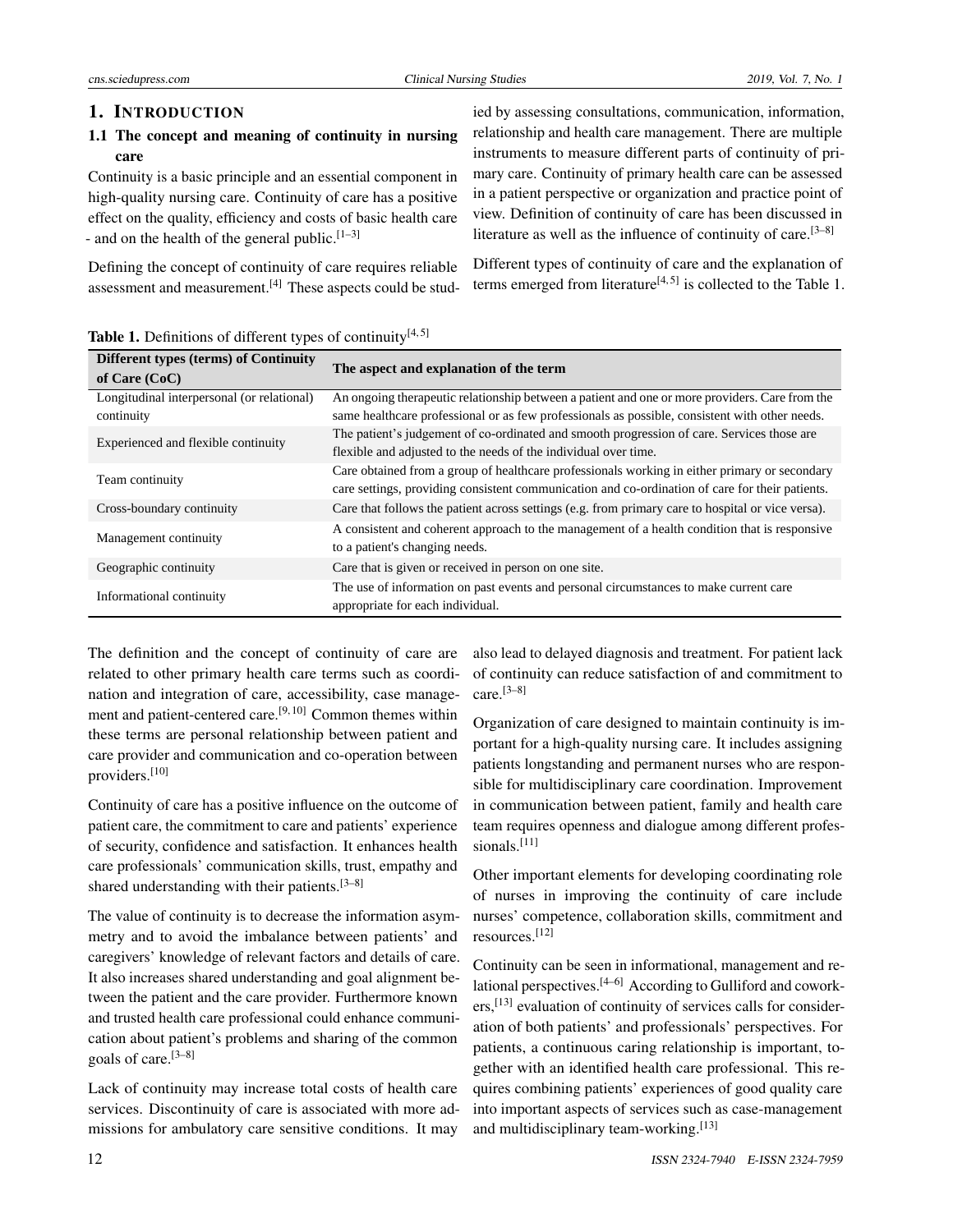From the perspective of professionals, again, practices have been developed which integrate services as seamless and flexible multiprofessional working models. Organizing care in such a way as to enhance coordination and continuity is believed to be critical and crucial from both the nursing and the medical profession point of view.<sup>[\[14\]](#page-8-11)</sup>

Knowledge of the patient's condition, local services, flexibility, coordinating role, and a holistic and collaborative approach to practice are key elements in nurses' promo-tion of continuity of care.<sup>[\[15\]](#page-8-12)</sup> In a review by Saultz and Lochner<sup>[\[16\]](#page-8-13)</sup> from the viewpoint of family medicine, a significant association was found between interpersonal continuity and improved preventive care and reduced hospitalization. The authors' definition of continuity was focused on continuity as a core principle of care, seen as the relationship between the professional and the patient.<sup>[\[16\]](#page-8-13)</sup>

Concerning chronic disease management and continuity of care, continuity in the patient-provider relationship seems to be most important to patients with comorbid chronic conditions who need or make more visits and cannot easily be engaged in their own treatment plan.<sup>[\[14\]](#page-8-11)</sup>

With an eye to improving patient outcomes and using community resources more effectively, the Chronic Care Model  $(CCM)$  was developed.<sup>[\[17\]](#page-9-0)</sup> It was designed to promote an evidence-based change in the routine delivery of care by promoting patient-centeredness and multiprofessional working practices, which are also key elements in enhancing continuity of primary health nursing care.

The CCM was planned especially for patients with chronic illnesses in primary health care settings. It aims to provide proactive, planned and patient-centered care seeking to improve patients' self-care and health. It is based on team work, and nurses and doctors working in pairs, seeking to ensure continuity of staff.<sup>[\[17\]](#page-9-0)</sup>

#### 1.2 The Finnish health care system

In the Finnish health care system mainly publicly funded mu-nicipal health care centres form the basis of services.<sup>[\[18\]](#page-9-1)</sup> Staff in these centres work mostly in teams or pairs and nurses and doctors form the core of the services.[\[19\]](#page-9-2) Nurses who assess the need and urgency of care are almost invariably patients' first contacts, either by telephone or face-to-face. Delegation of tasks from doctors to nurses is common.[\[19\]](#page-9-2) Although Finnish health care centres vary considerably in actual size and target population, [\[18,](#page-9-1) [19\]](#page-9-2) the focus has been on systematically developing the quality of care, increasing its resources and integration, and emphasizing patients' role in their own care.<sup>[\[19,](#page-9-2) [20\]](#page-9-3)</sup>

# 1.3 The aim of the study

Prior to this present paper, there have been no systematic studies assessing longitudinal interpersonal continuity of care by primary health care nurses in Finland. International evidence is also lacking. We are aware of the complexity of defining and measuring the continuity of primary nursing care; as well as improving it in practice.

The aim here was to ascertain how longitudinal interpersonal continuity of care is related to certain features of patients and their experiences of consultation with nurses working in primary health care. How the patient-reported longitudinal interpersonal continuity of health centre nurse had changed over the study period was also studied.

# 2. METHODS

# 2.1 Setting

The Department of General Practice at the University of Tampere sent a questionnaire to 65 primary health care centres in 1998, 1999, 2000, 2001, 2003, 2005, 2007, 2009, 2011 and 2013. The questionnaire was given every study year to patients attending for treatment during one particular week. The questions were based on international studies<sup>[\[19\]](#page-9-2)</sup> and adapted to the special characteristics of Finnish primary health care.<sup>[\[20\]](#page-9-3)</sup>

The questionnaire was piloted in the Pirkanmaa area in 1998, at which time 9,276 patients responded. In 1999, the study was extended to primary health care centres located in the catchment area of Tampere University Hospital. At the request of primary health care centres, from the year 2001 the questionnaire was distributed every second year. There were 65 health centres in this area, serving a total population of 1.2 million.

#### 2.2 Data collection

Data were collected during the same calendar week 39, in September. Week 39 was chosen for data collection as the Finnish calendar week 39 is an ordinary autumn week without any bank holiday. Reception staff distributed the questionnaire to patients visiting physicians or nurses due to illness from Monday to Friday between 8 a.m. and 4 p.m. Patients placed the anonymously filled questionnaires in a box in the waiting room after their consultation. During the data collection periods, 363,464 patients visited the practices, and 157,549 responded. The response rate varied yearly from 39% to 53%. In this study, the replies of those patients who visited a nurse during the study week in 1998 – 2013 were analysed. The total number of patients was 47,490 (see Table 2).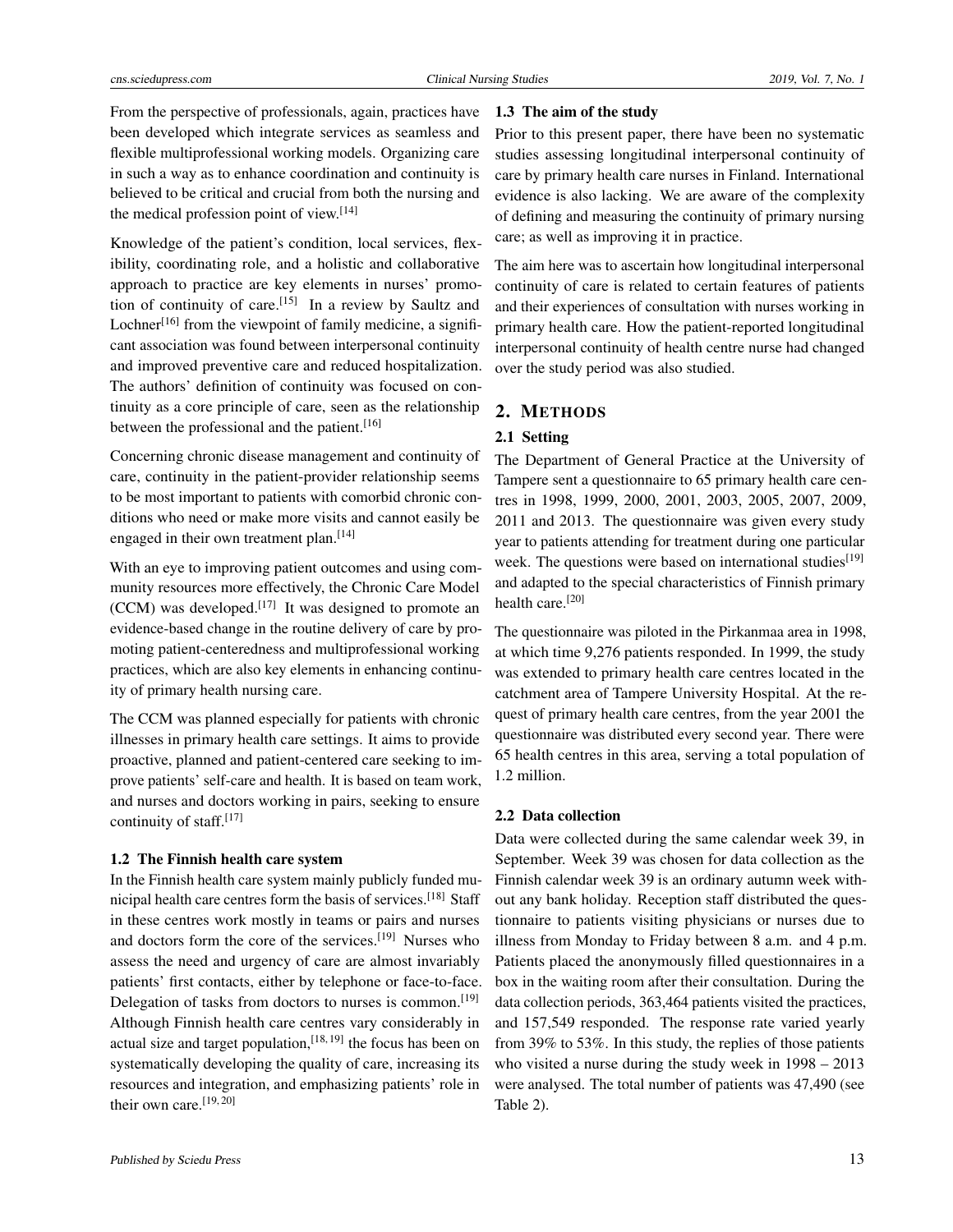|       | <b>Respondents' contact</b> | Proportion of contacts with a |         |               |
|-------|-----------------------------|-------------------------------|---------|---------------|
| Year  | Doctor (n)                  | Nurse (n)                     | All(n)  | nurse $(\% )$ |
| 1998  | 6,377                       | 2,356                         | 8,733   | 27.0          |
| 1999  | 17,132                      | 7,660                         | 24,792  | 30.9          |
| 2000  | 14,887                      | 7,952                         | 22,839  | 34.8          |
| 2001  | 10,724                      | 5,402                         | 16,126  | 33.5          |
| 2002  |                             |                               |         |               |
| 2003  | 9,783                       | 4,754                         | 14,537  | 32.7          |
| 2004  |                             |                               |         |               |
| 2005  | 10,540                      | 4,765                         | 15,305  | 31.1          |
| 2006  |                             |                               |         |               |
| 2007  | 10,557                      | 4,919                         | 15,476  | 31.8          |
| 2008  |                             |                               |         |               |
| 2009  | 5,956                       | 3,372                         | 9,328   | 36.1          |
| 2010  |                             |                               |         |               |
| 2011  | 5,791                       | 3,063                         | 8,854   | 34.6          |
| 2012  |                             |                               |         |               |
| 2013  | 5,721                       | 3,247                         | 8,968   | 36.2          |
| Total | 97,468                      | 47,490                        | 144,958 | 32.8          |

Table 2. Total number of responding patients visiting a doctor or a nurse in health centres during the respective study weeks in 1998-2013 and proportion of contacts with a nurse

#### 2.3 Questionnaire

Patients were asked background information: gender, age, reason for visit (acute event, other urgent or non-urgent matter), visits to a nurse in the health centre prior to this present, which health care provider the patient had met, evaluation of the consultation and opinion of the visit (see Tables 3-5).

From 2005 on the question "Do you have a particular doctor appointed for you at the health centre?" was added to the questionnaire. The number of respondents to this question was 18,093 (see Table 3). A particularly doctor appointed for a patient signifies here that patients were assigned to a specific doctor by health organizations based on where they lived without their actually having the freedom to choose the doctor they were going to see.

Further, from 2009 onward the question: "In the last 12 months, how many times have you visited the health centre prior to this visit?" was added. The number of respondents to this question was 9,682 (see Table 3).

Opinions on the longitudinal personal continuity of care were assessed with the question: "When visiting the health centre, do you usually see the same nurse?", the alternatives being "yes" or "no". Respondents graded the quality of service on a scale traditional in the Finnish school system and familiar to all patients, grades ranging from 4 ("very poor") to 10 ("excellent"). The highest score 10 was considered the "top-box"

and represented the best possible quality. The frequency of this top score was determined for each domain compared to other scores (4 to 9).

The number of respondents varied in study years and between questions (see Table 3). The respondents answered the quality questions if they needed and met the service in question.

# 2.4 Statistical analysis

IBM SPSS version 20.0 for statistical analysis was used. The statistical significance of differences in frequencies between the groups was tested by  $\chi^2$  test. We used a binary logistic regression model on features of patients, and on patients' evaluation of consultation with nurses. To study how the various factors were connected with the continuity of care (dependent variable) we used both univariate and multivariate regression models. Patient-related factors and quality factors were dichotomized and are presented in Tables 4 and 5.

# 2.5 Ethics

This study observed the ethical principles prevailing under Finnish law. The research was non-invasive and not aimed at any individual person. The research data were based on information provided by respondents giving their opinions anonymously and voluntarily for research purposes. Nei-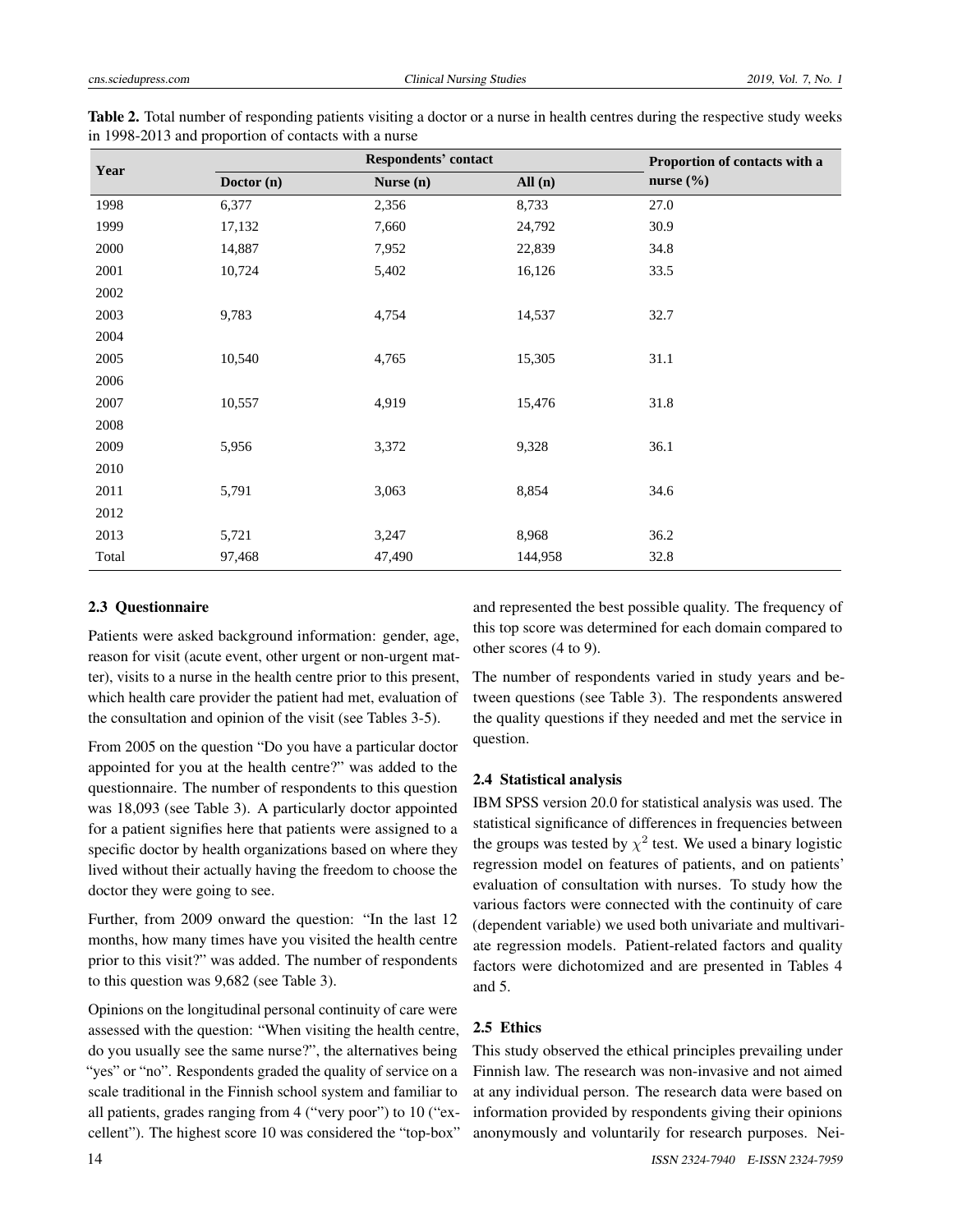ther the personal nor the medical history of the respondents was used in the research, nor will the survey results be combined with any other data. The responses cannot be used to identify individual respondents. Health centres participated voluntarily in the research.

The concurrent joint Ethics Committee of the University of Tampere and Tampere University Central Hospital in their meeting on August 6, 2013 ruled that according to Finnish legislation no ethical assessment or approval was mandatory for this study.

#### 3. RESULTS

# 3.1 Patients' characteristics

The total number of replies from those patients who visited the health centres due to illness during the study week in all study years is shown in Table 2. The proportion of patients visiting a nurse in health centres increased slightly from 1998 to 2013.

Of patients who had met a nurse, 61% were women, 52% were younger than 60 years, 40% needed acute or sub-acute treatment, and 55% had made at least one prior visit to a nurse in the health centre during the preceeding 12 months and 59% met the same nurse (see Table 3). Half of the respondents (51%) reported having a doctor particularly appointed to them at the health centre.

In the case of patients who usually met the same nurse at the health centre, continuity of care seem to be realized in the same way in both genders (see Table 3). Nor were there any differences in ratings between the age groups. In nonurgent visits and in visits to a nurse over the 12 months prior to the actual visit, continuity of nursing care was felt to be actualized slightly more often. Up to 60% of those patients, who reported having a particular doctor appointed for them, could usually meet the same nurse. Correspondingly, only 46% usually met the same nurse if they had no appointed doctor (see Table 4).

Table 3. Number and proportion (%) of missing data and respondents by patients' gender, age, urgency of consultation, prior visit, particular allocated doctor and ability to meet usually the same nurse

|                                          | <b>Missing data</b> |               | <b>Respondents</b> |               |
|------------------------------------------|---------------------|---------------|--------------------|---------------|
|                                          | $\mathbf n$         | $\frac{0}{0}$ | $\mathbf n$        | $\frac{0}{0}$ |
| Gender                                   | 392                 | 0.8           | 47,098             | 100           |
| Female                                   |                     |               | 28,927             | 61.4          |
| Male                                     |                     |               | 18,171             | 38.6          |
| Age                                      | 6,552               | 13.8          | 40,938             | 100           |
| $< 60$ years                             |                     |               | 21,370             | 52.2          |
| $\geq 60$ years                          |                     |               | 19,568             | 47.8          |
| <b>Urgency</b>                           | 7,421               | 15.6          | 40,069             | 100           |
| Acute/less acute                         |                     |               | 15,874             | 39.6          |
| Non-urgent                               |                     |               | 24,195             | 60.4          |
| Meets usually the same nurse             | 5,907               | 12.4          | 41,583             | 100           |
| Yes                                      |                     |               | 24,659             | 59.3          |
| N <sub>o</sub>                           |                     |               | 16,924             | 40.7          |
| Visit in previous 12 months <sup>*</sup> |                     |               | 9,682              | 100           |
| Yes                                      |                     |               | 5,363              | 55.4          |
| N <sub>o</sub>                           |                     |               | 4,319              | 44.6          |
| Specific doctor**                        | 1,273               | 6.6           | 18,093             | 100           |
| Appointed                                |                     |               | 9,298              | 51.4          |
| Not appointed                            |                     |               | 8,795              | 48.6          |

*Note*. \* Question added to survey in 2009; \*\* Question added to survey in 2005

Overall, two thirds of the patients gave the highest marks (10 points) for quality aspects when they had the possibility to meet the same nurse at the health centre (see Table 5). The difference in giving the best possible grades on consultation between those who could meet the same nurse at the health

centre and those who could not varied from 7 to 9 percentage points and was statistically significant  $(p < .001)$  in all quality aspects (see Table 5).

In univariate regression analysis all patient-related items and all patients' experiences of consultation with a nurse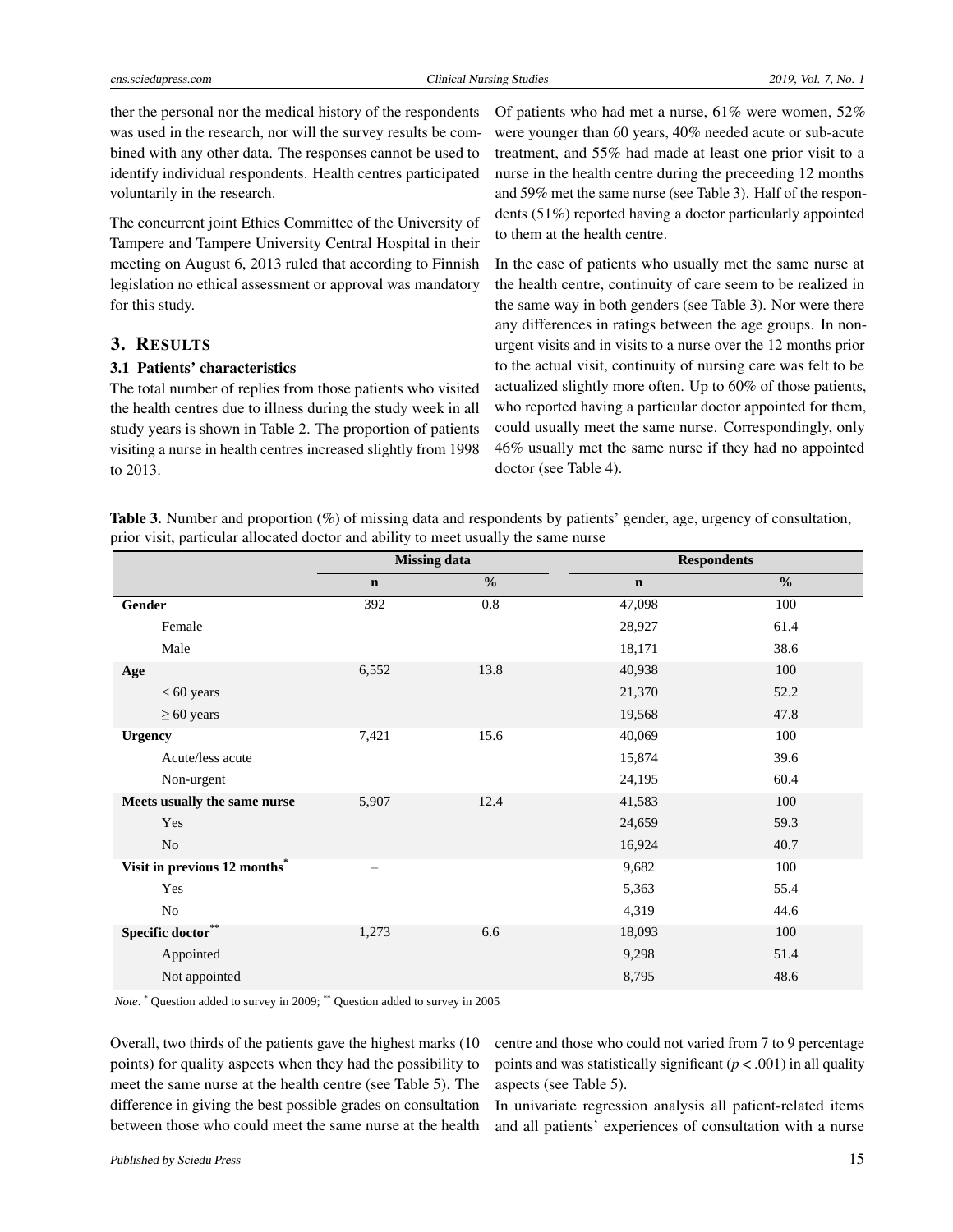explained continuity (see Table 6). Confidentiality and the sense of receiving help, and the willingness of the nurse to give answers contributed to the correlation. Also experience of the behaviour of the nurse during the consultation, the

information given regarding medication and tests, and the adequacy of instructions on further care were related to the continuity of care.

Table 4. Number and proportion (%) of patients and respondents who were usually able to meet the same nurse by gender, age, urgency of consultation, prior visit particular allocated doctor

| <b>Patient characteristics</b>           | Do you usually meet the same nurse? |             |       |            |            |
|------------------------------------------|-------------------------------------|-------------|-------|------------|------------|
|                                          | <b>Respondents (n)</b>              | Yes $(\% )$ | No(%) | Chi square | $p$ -value |
| Gender                                   |                                     |             |       | 10.486     | .001       |
| Female $(n = 28,927)$                    | 25,362                              | 59.9        | 40.1  |            |            |
| Male ( $n = 18,171$ )                    | 15,943                              | 62.9        | 41.8  |            |            |
| Age                                      |                                     |             |       | 5.051      | .025       |
| $< 60$ years (n = 21,370)                | 19,094                              | 59.2        | 40.8  |            |            |
| $\geq 60$ years (n = 19,568)             | 16,961                              | 60.4        | 39.6  |            |            |
| <b>Urgency</b>                           |                                     |             |       | 34.636     | < 0.001    |
| Acute/less acute ( $n = 17,134$ )        | 13,844                              | 57.2        | 42.8  |            |            |
| Non-urgent ( $n = 25,968$ )              | 21,563                              | 60.4        | 39.6  |            |            |
| Visit in previous 12 months <sup>*</sup> |                                     |             |       | 56.93      | < .001     |
| Yes $(n = 5,363)$                        | 4,894                               | 57.5        | 42.5  |            |            |
| No $(n = 4,319)$                         | 3,391                               | 49.1        | 50.9  |            |            |
| Specific doctor**                        |                                     |             |       | 331.729    | < 0.001    |
| Appointed ( $n = 9,298$ )                | 7,719                               | 60.4        | 39.6  |            |            |
| Not appointed $(n = 8,795)$              | 7,843                               | 45.9        | 54.1  |            |            |

*Note*. \* Question added to survey in 2009; \*\* Question added to survey in 2005

Table 5. Number and proportion (%) of patients who gave the highest ratings (10 points) for quality aspects of consultation compared to the reply to the question "When you visit the health centre, do you usually meet the same nurse?"

|                                                                | Do you usually meet the same nurse? |               |             |               | <b>Chi</b> | <i>p</i> -value |
|----------------------------------------------------------------|-------------------------------------|---------------|-------------|---------------|------------|-----------------|
| <b>Patient characteristics</b>                                 |                                     | Yes           |             | No            |            |                 |
|                                                                | $\mathbf n$                         | $\frac{0}{0}$ | $\mathbf n$ | $\frac{0}{0}$ | square     |                 |
| Did you get information about the treatment options for        |                                     |               |             |               | 179.777    | $-.001$         |
| your particular health problem?                                |                                     |               |             |               |            |                 |
| Highest score ( $n = 13,192$ )                                 | 7,744                               | 65.3          | 4,108       | 34.7          |            |                 |
| Other ( $n = 15,469$ )                                         | 7,970                               | 57.2          | 5,972       | 42.8          |            |                 |
| Did you get clear and adequate instructions for further care   |                                     |               |             |               | 165.449    | $-.001$         |
| and treatment?                                                 |                                     |               |             |               |            |                 |
| Highest score ( $n = 17,306$ )                                 | 9,924                               | 63.9          | 5,618       | 36.1          |            |                 |
| Other ( $n = 15,390$ )                                         | 7,843                               | 56.5          | 6,037       | 43.5          |            |                 |
| Did the nurse listen to your problems and did s/he show        |                                     |               |             |               | 320.616    | < 0.001         |
| interest toward you and willingness to answer your questions?  |                                     |               |             |               |            |                 |
| Highest score $(n = 22,110)$                                   | 12,832                              | 64.2          | 7,140       | 35.8          |            |                 |
| Other ( $n = 16,235$ )                                         | 7,962                               | 54.7          | 6,594       | 45.3          |            |                 |
| Did you feel that your matters were dealt with confidentially? |                                     |               |             |               | 218.527    | $-.001$         |
| Highest score ( $n = 25,868$ )                                 | 14,645                              | 62.6          | 8,743       | 37.4          |            |                 |
| Other ( $n = 14,264$ )                                         | 6,959                               | 54.6          | 5,778       | 45.4          |            |                 |
| Did you get help for your health problem?                      |                                     |               |             |               | 151.620    | < 0.001         |
| Highest score ( $n = 21,391$ )                                 | 12,052                              | 62.6          | 7,194       | 37.4          |            |                 |
| Other ( $n = 14,819$ )                                         | 7,447                               | 55.8          | 5,894       | 44.2          |            |                 |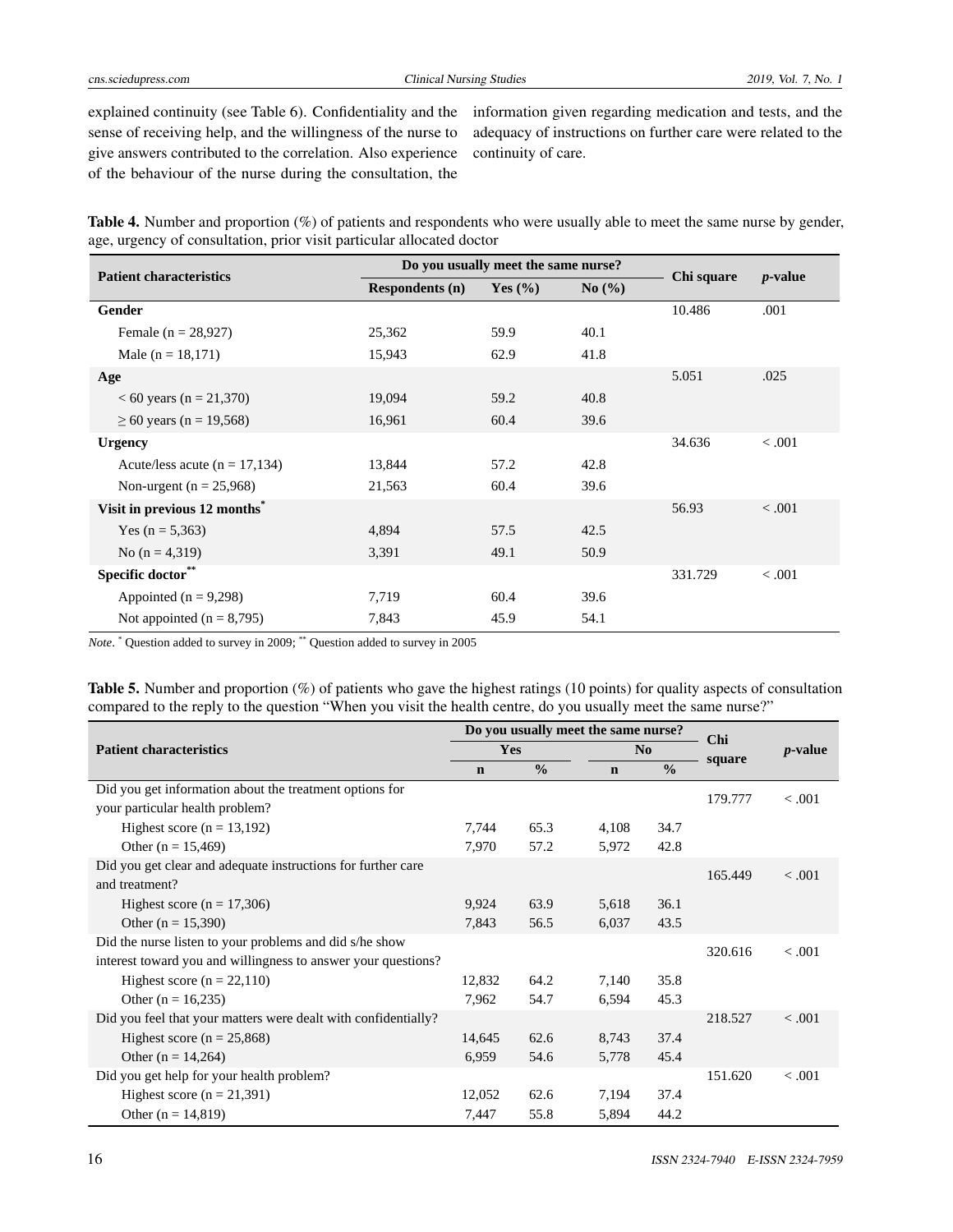| Variable groups                                           | Univariate analysis |                 |                    | Multivariate analysis* |  |
|-----------------------------------------------------------|---------------------|-----------------|--------------------|------------------------|--|
|                                                           | <b>OR (95% CI)</b>  | <i>p</i> -value | <b>OR (95% CI)</b> | <i>p</i> -value        |  |
| <b>Patient-related items</b>                              |                     |                 |                    |                        |  |
| Woman                                                     | $1.07(1.03-1.11)$   | .001            | $1.05(0.94-1.19)$  | .391                   |  |
| Age 60 years or more                                      | $1.05(1.01-1.10)$   | .025            | $1.08(0.96-1.22)$  | .197                   |  |
| Non-urgent visit                                          | $1.14(1.10-1.19)$   | $-.001$         | $1.44(1.27-1.63)$  | < 0.001                |  |
| Visit in preceding 12 months                              | $1.40(1.28-1.53)$   | $-.001$         | $1.32(1.17-1.49)$  | $-.001$                |  |
| Appointed doctor in Health Centre                         | $1.80(1.69-1.92)$   | $-.001$         | $2.13(1.89-2.40)$  | $-.001$                |  |
| <b>Consultation evaluation*</b>                           |                     |                 |                    |                        |  |
| Received sufficient information                           | $1.41(1.34-1.49)$   | $-.001$         | $1.11(1.01-1.22)$  | .033                   |  |
| Received adequate instructions                            | $1.36(1.30-1.43)$   | < 0.001         | $0.98(0.89-1.09)$  | .719                   |  |
| Felt nurse listened and showed interest in their problems | $1.49(1.43-1.56)$   | $-.001$         | $1.31(1.20-1.43)$  | $-.001$                |  |
| Felt confident about confidentiality                      | $1.39(1.33-1.45)$   | $-.001$         | $1.07(0.99-1.17)$  | .104                   |  |
| Got help for their health problem                         | $1.33(1.27-1.39)$   | < 0.001         | $1.05(0.97-1.14)$  | .225                   |  |

Table 6. Patient-related and consultation-related covariates explaining continuity of care (same nurse) in univariate and multivariate regression model

*Note*. <sup>\*</sup> In the model all variables of the group; \*\* For the precise formulation of the questions see Table 4

#### 3.2 Patient-related items in multivariate analysis

In multivariate analysis appointed doctor (OR 2.13, 95% CI 1.89-2.40), reason (non-urgent) for visit (OR 1.44, 95% CI 1.27-1.63) and visit in the preceding 12 months (OR 1.32, 95% CI 1.17-1.49) were most clearly, and also statistically significantly ( $p < .001$ ) linked to continuity of care (see Table 5).

Figure 1. The percentage and trend line of those patients who usually saw the same nurse in the study years (1998-2013). Continuity of care was assessed by the question "When visiting the health centre, do you usually

ేల్లు <sup>చ</sup>ర్మి చిల్లు చిల్లు చిల్లు చిల్లు చిల్ల చిల్లు చిల్లు చిన్నారు. చిన్న Study years

The way the nurse had listened to the patient and showed interest in the patient's problems was the only indicator statistical significantly  $(p < .001)$  associated with the continuity of care in both the univariate (OR 1.49, 95% CI 1.43-1.56)

3.3 Patients' experiences of consultation

and the multivariate regression model (OR 1.31, 95% CI 1.20-1.43).

# 3.4 The trend in continuity of nursing care

Personal continuity of care decreased 15 per cent units (67%- 52%) from the study year 1998 to 2013 (see Figure 1). At most, over two thirds (67%) of patients in 1998 reported that when they visited the health centre, they usually met the same nurse in that year, as against under half (49%) in 2005.

#### 4. DISCUSSION

A number of features and aspects of patients and experiences of consultation proved to be associated with continuity of primary care nursing. The most clearly determining factor was that patients felt that the nurse had listened, shown an interest in their problems and were willingness to answer their questions. A doctor particularly appointed for the patient was also significantly linked to a better sense of continuity in nursing care.

The non-urgency of the visit and previous visits to a nurse in the health centre were factors significant in promoting continuity of nursing care. The variables connected with continuity in patients' experiences here were mostly similar to those noted in previous studies<sup>[\[21\]](#page-9-4)</sup> using similar methods. However, the combination of factors explaining the continuity of nursing care over the long period covered by this study clearly showed the most important aspect of high-quality care.

Patients in primary care appreciate continuity.<sup>[\[22,](#page-9-5) [23\]](#page-9-6)</sup> Also according to previous studies, characteristics related to the

see the same nurse?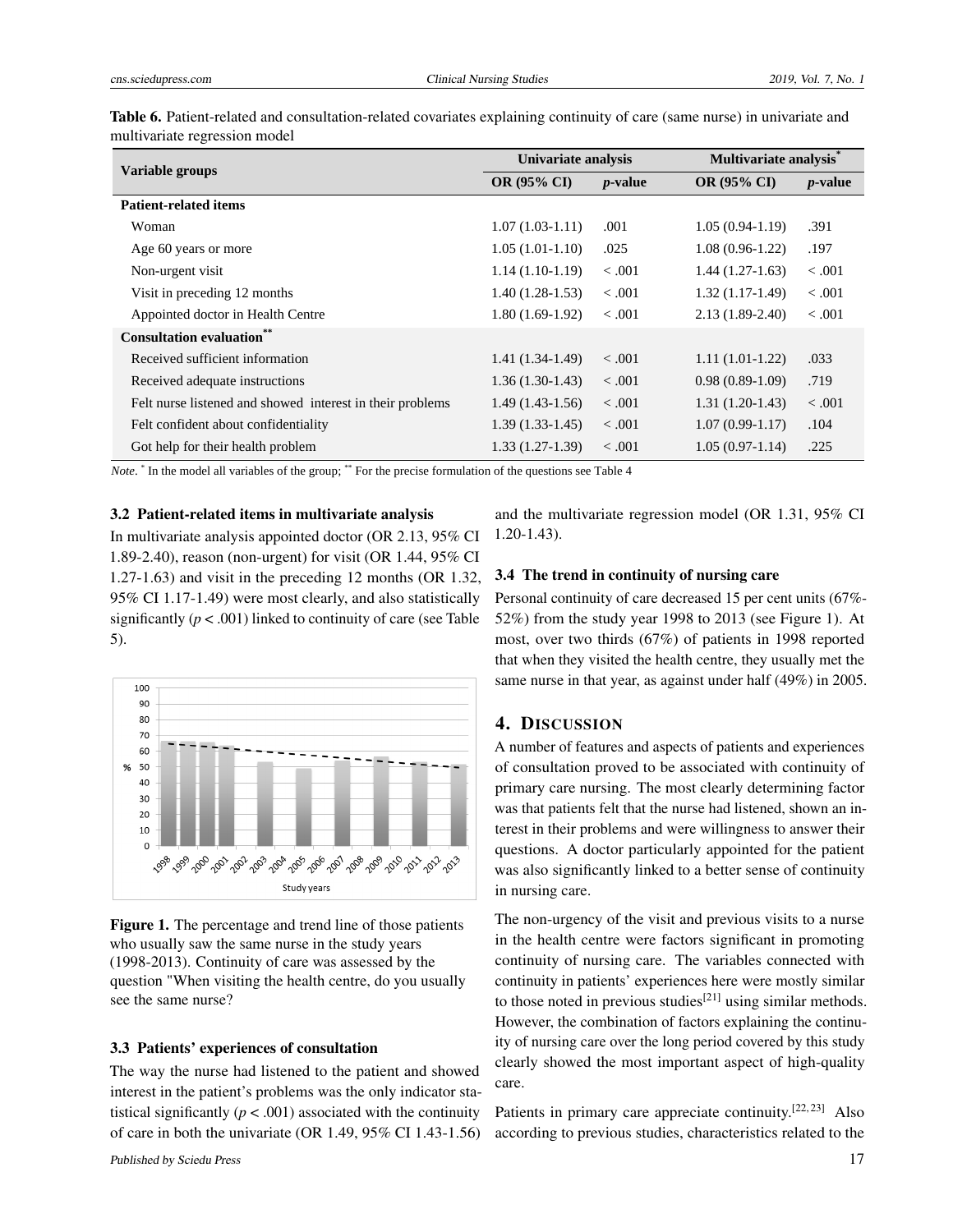patient, e.g. physical comfort, emotional support and re-spect for patient preferences increase satisfaction.<sup>[\[24\]](#page-9-7)</sup> In this study, patients' gender or age was not related to the sense of continuity of nursing care. However, patients with chronic diseases, particularly when they feel most vulnerable as at the initial diagnostic stage, seem to benefit from the continuity of care and a long treatment relationship with doctor and nurse.[\[25\]](#page-9-8)

On the other hand, continuity alone is no guarantee of good and efficient health care. Features related to the health care system, e.g. integrated services of doctors and nurses, and team-work, improve patient care and health outcomes.[\[26\]](#page-9-9) Patients value ease of contacting a nurse, shorter waiting times, rapid response and a less formal relationship and communicative style. Good communication and listening, proper instructions and confidentiality during the consultation increase satisfaction and enhance the perception of continuity of care.[\[27\]](#page-9-10) These aspects also emerged in the present study. Listening to the patient and showing an interest in the patient's problems were most significantly related to the sense of continuity of care.

The CCM has been applied in Finland in improving espe-cially primary health care.<sup>[\[28,](#page-9-11) [29\]](#page-9-12)</sup> With the shortage of primary care doctors and with nurses acting as the main non-physician working health professionals along with the doctors, there has been a need to clarify the role of nurses in primary health care not only in Finland but also in other developed countries. There is also an increased demand for provision of team-based primary care.<sup>[\[19\]](#page-9-2)</sup>

In our previous study the most prominent factor contributing to a sense of continuity of care is having a doctor specifi-cally appointed to the patient.<sup>[\[20\]](#page-9-3)</sup> In light of this finding and also previous literature on continuity of care, it is relevant to explore the contribution of consultation with the same nurse. Patients' experiences are essential in arranging services based on their needs and integrating them as well as possible for multiprofessional, cost-effective practices.

It appears that during the study years (1998-2013) the continuity of Finnish primary nursing care decreased and leaves much to be desired. According to the present results, patients were less satisfied with the continuity of care at the end of the study in 2013 than they were at the outset. The number of patients who would most benefit from the possibility of seeing the same physician and nurse has increased. It is disconcerting that at the same time the continuity of care has not improved.

Especially those patients who are fragile, particularly elderly patients with long-term conditions and multimorbidity and patients who need or use the facilities most for example drug

and alcohol misusers, the mentally ill, young people and families with social problems, benefit from the continuity of care.[\[20\]](#page-9-3) Such patients could profit from a care manager, who, together with a team of professionals, would integrate and coordinate their care, and also empower them to promote their own care. For these patients the possibility of choosing their own doctor and nurse would be ideal. A particular nurse and doctor pair assigned to them would at least ensure the continuity of their care.

#### Strengths and limitations

This study constitutes the first longitudinal, systematic inquiry into interpersonal continuity of primary health care nursing in Finland. The same questionnaire and methodology in reporting continuity in the case of primary health care doctors in Finland has previously been used.[\[21\]](#page-9-4) The challenges involved in studies using a questionnaire survey are obvious.[\[20](#page-9-3)[–24\]](#page-9-7) Reliance on reception staff distributing questionnaires is flawed as a means of systematic inquiry and involves a notable sampling bias. Since, however, the same flaws apply all data obtained, it is reasonable to con-clude that comparison over time is still robust.<sup>[\[20,](#page-9-3) [22\]](#page-9-5)</sup> The low overall response rate (45%) is a limitation. In some of the questions the limited sample size could also affect the possibility of drawing conclusions. The single question addressing longitudinal interpersonal continuity of care by asking "When visiting the health centre, do you usually see the same nurse?" and graded the perceived quality of service on a scale ranging from 4-10 could be judged superficial information of actual nursing care. These notwithstanding, the overall data and the process of assessing patients' views can be generalized and considered comprehensive.[\[20,](#page-9-3) [22\]](#page-9-5) The adoption of the top-box score was inspired by its use in other patient satisfaction measurements.[\[30\]](#page-9-13)

During the fifteen-year study period it was possible to gather an extensive sample of patient experiences of personal continuity of care by health centre nurses. In this study area, with 1.2 million inhabitants, there are both small rural health centres and large health centres in the conurbations.[\[20,](#page-9-3) [22\]](#page-9-5) The population of the study area has not significantly changed. In contrast the number of respondents varied to some extent during the study years. One reason for this might be organizational and structural changes within and between the municipalities arranging primary health care services.<sup>[\[19\]](#page-9-2)</sup>

While there were fewer respondents, the number of patients visiting health centres also declined. The simplest patient cases have gradually moved from health centres to the growing network of occupational health services, while patients with long-term conditions and multimorbidity seem to remain the responsibility of health centres.[\[19\]](#page-9-2) These patients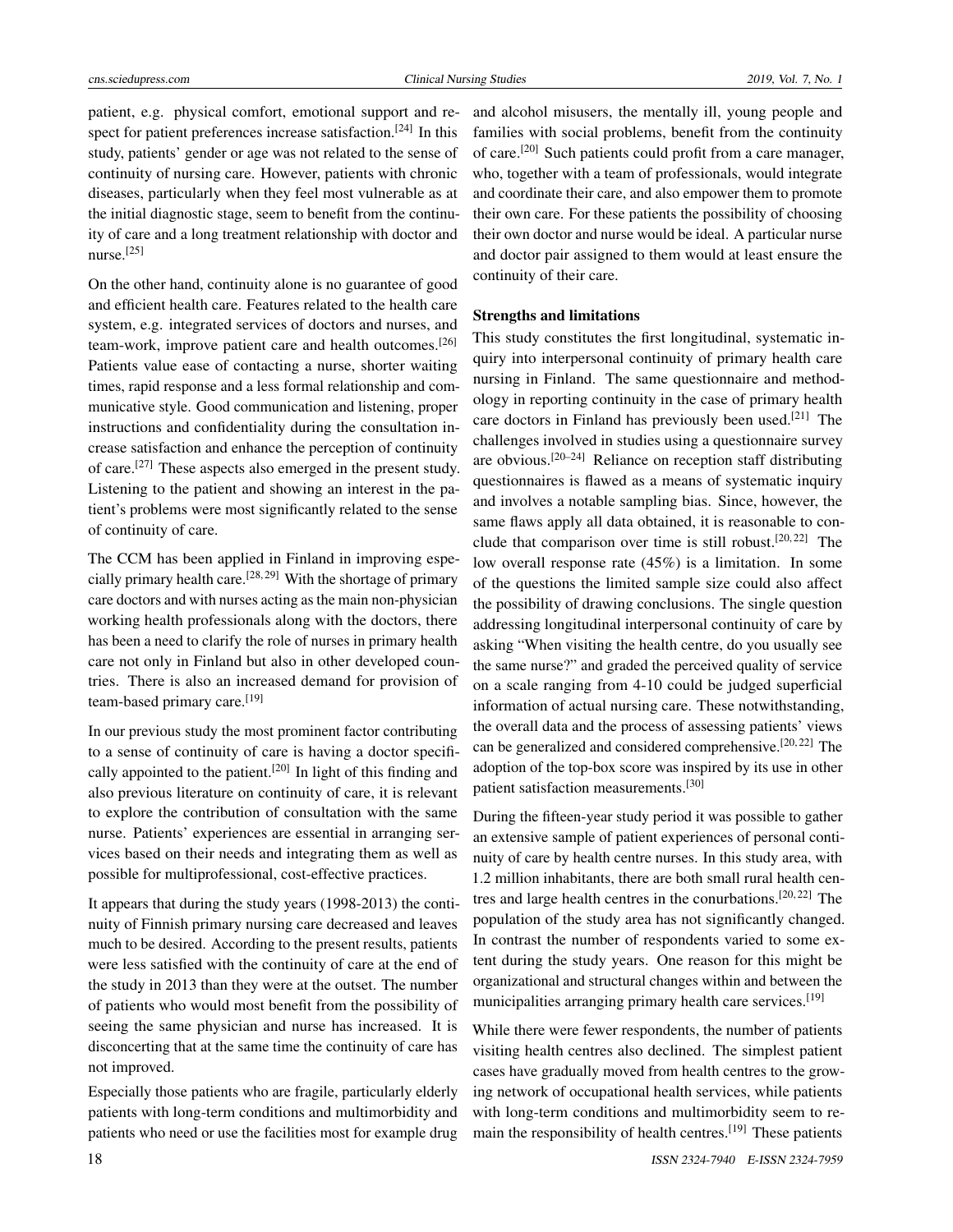also tend to need more services and longer appointments.

Some attempts were also made to identify the reason for non-response. Reasons noted were, for example, forgetting glasses at home, being in a hurry or not wishing, for some reason or other, to answer the questionnaire.[\[22\]](#page-9-5)

The patients who chose to respond were those who had an opinion and wanted to express it. The findings cover a long period of patients' experiences of primary care in one country. The respondents' views cannot be taken as representative of the whole population, but are likely to be representative of the main population using primary health care nursing services. They may also be considered relevant internationally, in developing primary health care models aiming to advance patient centred care and continuity.

# 5. CONCLUSIONS

This study underlines the importance of the patient's perspective in assessing nursing care. Longitudinal interpersonal continuity of nursing care in health centres proved to enhance the experienced quality of care. Continuity was best achieved when nurses had listened to patients' problems and shown an interest in them and a willingness to answer their questions. Continuity of nursing care was also enhanced when patients had a doctor particularly appointed to them.

Organization of primary health care services in such a way that at least those patients who need care most could have a particularly appointed nurse and doctor for them may also guarantee them the continuity of nursing care.

#### ACKNOWLEDGEMENTS

Acknowledgements to Central Finland and Pohjanmaa area health centres; the Department of General Practice in the Medical School of the University of Tampere and the Centre for General Practice of the Pirkanmaa Hospital District for co-ordinating, designing and collecting the data.

# FUNDING

This study was financially supported by the Competitive State Research Financing of the Expert Responsibility area of Tampere University Hospital.

# CONFLICTS OF INTEREST DISCLOSURE

The authors declare they have no conflicts of interest.

#### **REFERENCES**

- <span id="page-8-0"></span>[1] McWhinney IR. Primary care: Core values. Core values in a changing world. BMJ. 1998; 316(7147): 1807-1809. [https://doi.org/](https://doi.org/10.1136/bmj.316.7147.1807) [10.1136/bmj.316.7147.1807](https://doi.org/10.1136/bmj.316.7147.1807)
- [2] Starfield B. Primary care: An increasingly important contributor to effectiveness, equity, and efficiency of health services. SESPAS report. Gaceta Sanitaria/S.E.S.P.A.S. 2012; 26(Suppl 1): 20-26.
- <span id="page-8-1"></span>[3] Kringos D, Boerma W, Bourgueil Y, et al. The strength of primary care in Europe: An international comparative study. BJGP. 2013; 63(616): e742-50. PMid: 24267857. [https://doi.org/10.339](https://doi.org/10.3399/bjgp13X674422) [9/bjgp13X674422](https://doi.org/10.3399/bjgp13X674422)
- <span id="page-8-2"></span>[4] Haggerty J, Reid R, Freeman G, et al. Continuity of care: a multidisciplinary review. BMJ. 2003; 327: 1219-1221. PMid: 14630762. <https://doi.org/10.1136/bmj.327.7425.1219>
- <span id="page-8-4"></span>[5] Alazri M, Heywood P, Neal RD. Continuity of care: literature review and implications. Sultan Qaboos Univ Med J. 2007; 7: 197-206. PMid: 21748104.
- <span id="page-8-9"></span>[6] Greenhalgh T, Heath I. Measuring quality in the therapeutic relationship. The King's Fund inquiry into the quality of general practice in England: discussion paper 2. London: The Kings' Fund; 2010.
- [7] Freeman G, Hughes J. Continuity of care and the patient experience. Research paper: An Inquiry into the Quality of General Practice in England. London, England: The King's Fund; 2010.
- <span id="page-8-3"></span>[8] Salisbury C, Wallace M, Montgomery AA. Patients' experience and satisfaction in primary care: Secondary analysis using multilevel modelling. BMJ. 2010; 341: c5004. PMid: 20940212. [https:](https://doi.org/10.1136/bmj.c5004) [//doi.org/10.1136/bmj.c5004](https://doi.org/10.1136/bmj.c5004)
- <span id="page-8-5"></span>[9] Haggerty JL, Pineault R, Beaulieu MD, et al. Practice features associated with patient-reported accessibility, continuity, and coordination

of primary health care. Ann Fam Med. 2008 Mar-Apr; 6(2): 116-23. PMid: 18332403. <https://doi.org/10.1370/afm.802>

- <span id="page-8-6"></span>[10] Uijen AA, Schers HJ, Schellevis FG, et al. How unique is continuity of care? A review of continuity and related concepts. Fam Pract. 2012 Jun; 29(3): 264-71. PMid: 22045931. [https://doi.org/10](https://doi.org/10.1093/fampra/cmr104) [.1093/fampra/cmr104](https://doi.org/10.1093/fampra/cmr104)
- <span id="page-8-7"></span>[11] Gutierrez K. Critical care nurses' perceptions of and responses to moral distress. Dimens Crit Care Nurs. 2005; 24(5): 229-241. PMid: 16258357. [https://doi.org/10.1097/00003465-200509000](https://doi.org/10.1097/00003465-200509000-00011) [-00011](https://doi.org/10.1097/00003465-200509000-00011)
- <span id="page-8-8"></span>[12] Mezey M, Kobayashi M, Grossman S, et al. Nurses improving care to health system elders (NICHE). Implementation of best practice models. JONA. 2004; 34(10): 451-457. [https://doi.org/10.1](https://doi.org/10.1097/00005110-200410000-00005) [097/00005110-200410000-00005](https://doi.org/10.1097/00005110-200410000-00005)
- <span id="page-8-10"></span>[13] Gulliford M, Naithani S, Morgan M. What is "continuity of care"? J Health Serv Res Policy. 2006; 11(4): 248-250. PMid: 17018200. <https://doi.org/10.1258/135581906778476490>
- <span id="page-8-11"></span>[14] Servellen G, Fongwa M, D'Errico E. Continuity of care and quality care outcomes for people experiencing chronic conditions: A literature review. Nurs Health Sci. 2006; 8: 185-195. PMid: 16911180. <https://doi.org/10.1111/j.1442-2018.2006.00278.x>
- <span id="page-8-12"></span>[15] Aspinal F, Gridley K, Bernard S, et al. Promoting continuity of care for people with long-term neurological conditions: The role of the neurology nurse specialist. Adv Nurs. 2012 Oct; 68(10): 2309- 19. PMid: 22276700. [https://doi.org/10.1111/j.1365-264](https://doi.org/10.1111/j.1365-2648.2011.05928.x) [8.2011.05928.x](https://doi.org/10.1111/j.1365-2648.2011.05928.x)
- <span id="page-8-13"></span>[16] Saultz J, Lochner J. Interpersonal continuity of care and care outcomes: A critical review. Ann Fam Med. 2005 Mar-Apr; 3(2): 159-66. PMid: 15798043. <https://doi.org/10.1370/afm.285>